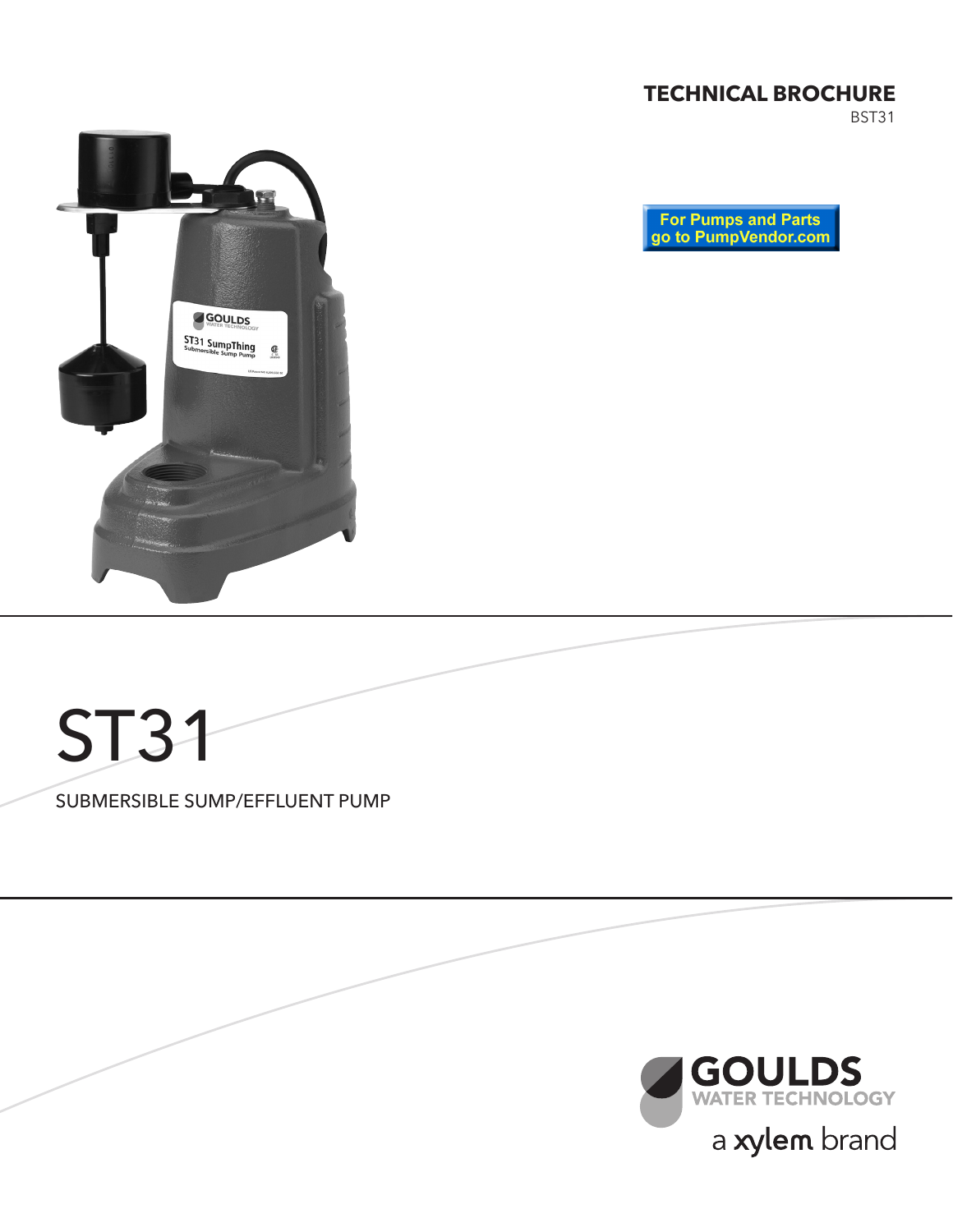## Goulds Water Technology

### **Wastewater**

#### **FEATURES**

Corrosion-resistant construction

Cast iron body

Thermoplastic impeller and cover

Replaceable power cord

Bearings: Upper sleeve and lower heavy duty ball bearing construction.

Built-In Vent Hole: Prevents air-binding with no added labor.

Motor is permanently lubricated for extended service life and is powered for continuous operation. All ratings are within the working limits of the motor.

Complete unit is heavy duty, portable and compact.

Mechanical Seal: carbon/ceramic/Buna/ stainless steel.

Stainless steel fasteners and stainless steel pipe plug.

#### **AGENCY LISTINGS**



Tested to UL 778 and CSA 22.2 108 Standards By Canadian Standards Association File #LR38549

#### **PERFORMANCE RATINGS**

#### **ST31**

| <b>Total Head</b><br>(feet of water) | <b>GPM</b> | <b>GPH</b> |
|--------------------------------------|------------|------------|
|                                      | 50         | 3,000      |
|                                      | 40         | 2,340      |
| 15                                   | 28         | 1,680      |
| ?በ                                   | 15         | 900        |

#### **APPLICATIONS**

Specially designed for the following uses:

- Basement draining
- Water transfer
- Dewatering
- Effluent Transfer

#### **SPECIFICATIONS**

#### **Pump:**

- Discharge size: 1½" NPT
- Capacities: to 50 GPM.
- Maximum head: to 26 feet.
- Temperature: 104°F (40°C) maximum, continuous when completely submerged.
- Solids handling: ½" maximum sphere.
- Automatic models include a float switch.
- Manual model available.
- Pumping range: see performance chart or curve below.

#### **MOTOR**

- ST31: 1 ⁄3 HP, 115 V, 60 Hz, single phase, 3000 RPM, 12.0 amps maximum.
- Built-in thermal overload protection with automatic reset.
- Class B insulation
- Oil filled design
- High strength carbon steel shaft
- Power cord: Quick disconnect 10 foot standard length, heavy duty 16/3 SJTW with NEMA 5-15 P three prong grounding plug, 115V.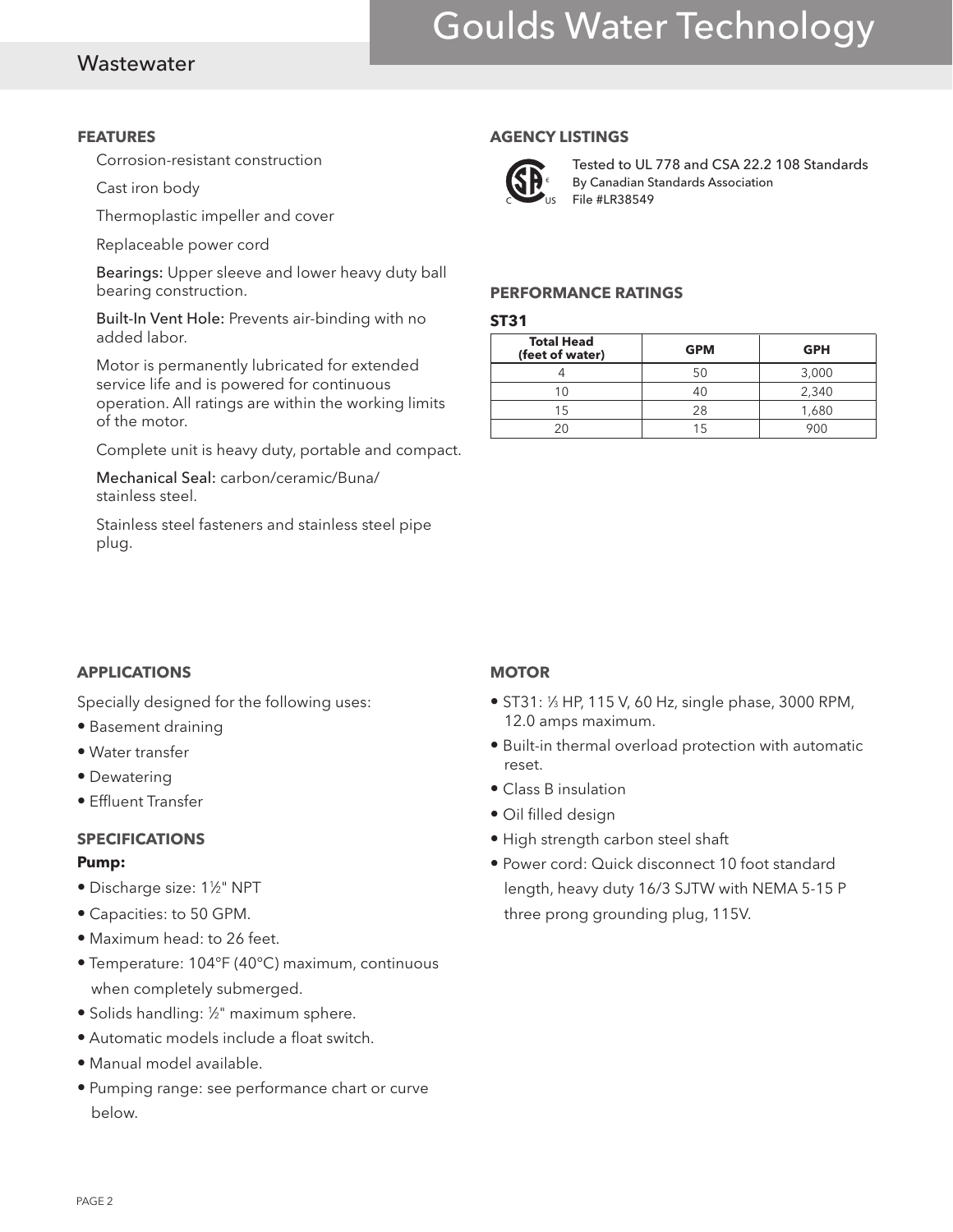## Goulds Water Technology

## **Wastewater**



#### **MODEL INFORMATION**

| <b>Order</b><br>No. | <b>HP</b>     | <b>Volts</b> | <b>Amps</b> | <b>Minimum</b><br><b>Circuit</b><br><b>Breaker</b> | <b>Phase</b> | <b>Float Switch Style</b> | Cord<br><b>Length</b> | <b>Discharge</b><br><b>Connec-</b><br>tion | Mini-<br>mum<br>On<br>Level | Mini-<br>mum<br>Off<br>Level | Mini-<br>mum<br><b>Basin</b><br>Diam-<br>eter | Maxi-<br>mum<br><b>Solids</b><br><b>Size</b> | <b>Shipping</b><br><b>Weight</b><br>lbs/kg |
|---------------------|---------------|--------------|-------------|----------------------------------------------------|--------------|---------------------------|-----------------------|--------------------------------------------|-----------------------------|------------------------------|-----------------------------------------------|----------------------------------------------|--------------------------------------------|
| ST31AV              | $\frac{1}{3}$ |              | 12.0        | 20                                                 |              | <b>Built-In Vertical</b>  | 10'                   | $1\frac{1}{2}$                             | 8"                          | 3.5"                         | 11"                                           | $\frac{1}{2}$                                | 29/<br>13.2                                |
| ST31A1              |               |              |             |                                                    |              | Built-In Wide Angle       |                       |                                            | 14"                         | 7"                           | 18"                                           |                                              |                                            |
| ST31M               |               | 115          |             |                                                    |              | Plug / No Switch          |                       |                                            | Manual                      | Manual                       | 11"                                           |                                              |                                            |
| ST31P1              |               |              |             |                                                    |              | Piggyback Wide<br>Angle   |                       |                                            | 14"                         | 7"                           | 18"                                           |                                              |                                            |
| ST31PV              |               |              |             |                                                    |              | Piggyback Vertical        |                       |                                            | 8"                          | 3.5"                         | 11"                                           |                                              |                                            |